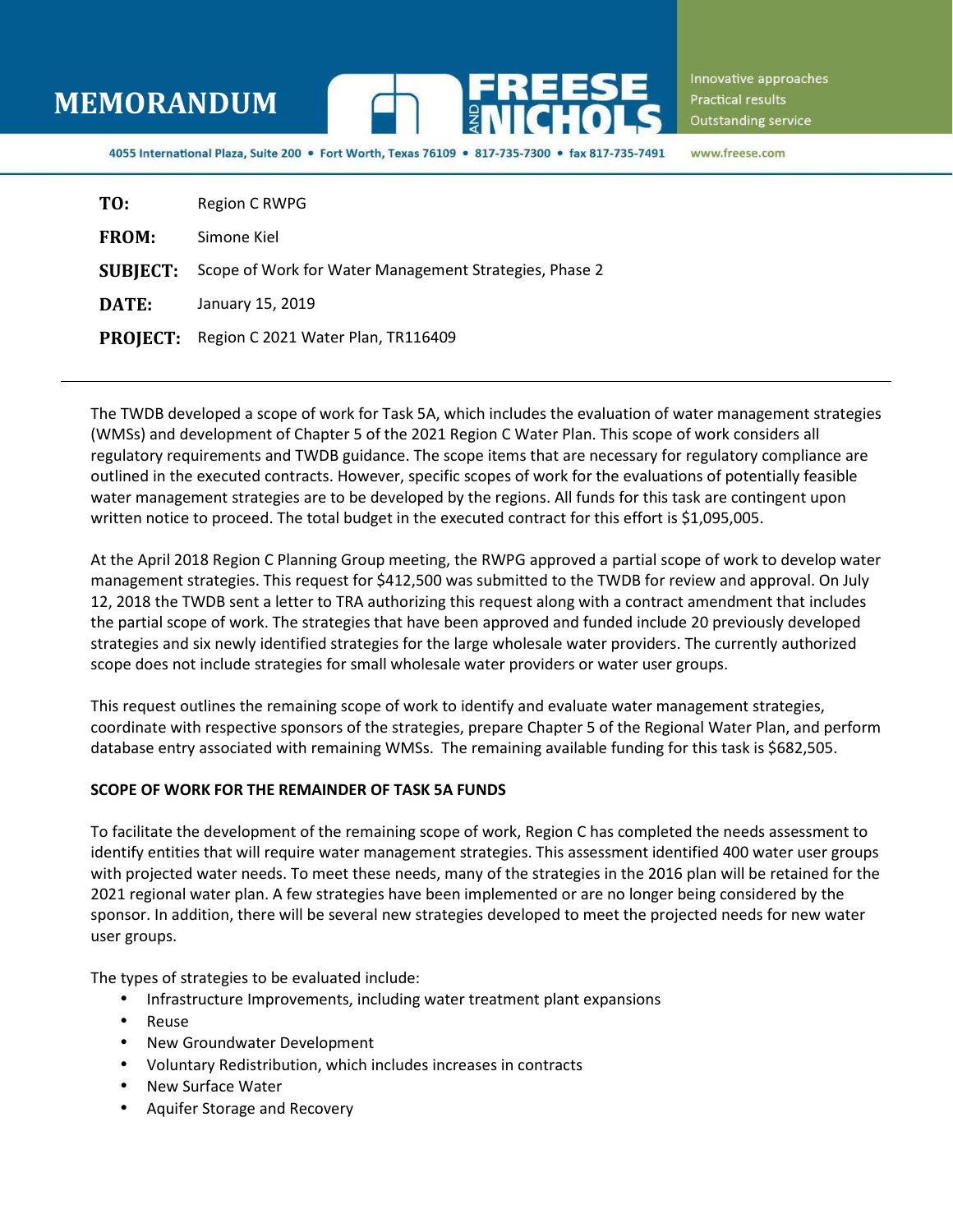DRAFT Scope of Work for Water Management Strategies, Region C Phase 2 January 15, 2019 Page 2 of 7

- Regional Projects
- Dredging existing surface water sources

## **Infrastructure Improvements and Water Treatment**

There are 32 wholesale water providers in Region C. Most of these providers are shown to have projected water needs over the planning horizon. Many of the water management strategies developed for the wholesale water providers require infrastructure improvements to move and/or treat the water for the end user. Some of these strategies are considered projects under the umbrella source strategy. Others are a separate unique water management strategy that is sponsored by the end user. There are at least 82 transmission projects and 60 water treatment projects identified to utilize water from wholesale providers. Specific tasks associated with this effort include:

## Scope of Work

- Evaluate the available supplies and appropriate sizing required for the infrastructure improvements.
- Evaluate each strategy in accordance with the Regional Water Planning Guidelines. This will include the evaluation of reliability, cost, environmental issues, impacts to agricultural and rural areas, natural resources and other issues deemed relevant by the region.
- Develop cost estimates for all infrastructure strategies.
- Develop GIS maps for selected strategies showing linear infrastructure improvements and supply sources. (Note: GIS maps are to be provided to the TWDB and any maps included in the Region C plan will be approved by the respective sponsor of the strategy.)
- Distribute supplies to customers of the sponsoring entity.

## **Reuse**

Wastewater reuse is an important strategy in Region C. The TWDB has authorized funding for the larger reuse projects for wholesale water providers, but several of the smaller wholesale providers, cities, and non-municipal water groups are planning to develop reuse projects. There are 15 direct and indirect reuse projects identified for the 2021 Region C Water Plan. Other water user groups may also be considering reuse to reduce demands on fresh water supplies. Specific tasks associated with this effort include:

## Scope of Work

- Evaluate the available supplies and appropriate infrastructure improvements to treat and/or deliver the reuse water to the end destination.
- Evaluate each strategy in accordance with the Regional Water Planning Guidelines. This will include the evaluation of reliability, cost, environmental issues, impacts to agricultural and rural areas, natural resources and other issues deemed relevant by the region.
- Develop cost estimates for all reuse strategies.
- Develop GIS maps for selected strategies showing linear infrastructure improvements and supply sources. (Note: GIS maps are to be provided to the TWDB and any maps included in the Region C plan will be approved by the respective sponsor of the strategy.)
- Distribute supplies to customers of the sponsoring entity, where appropriate.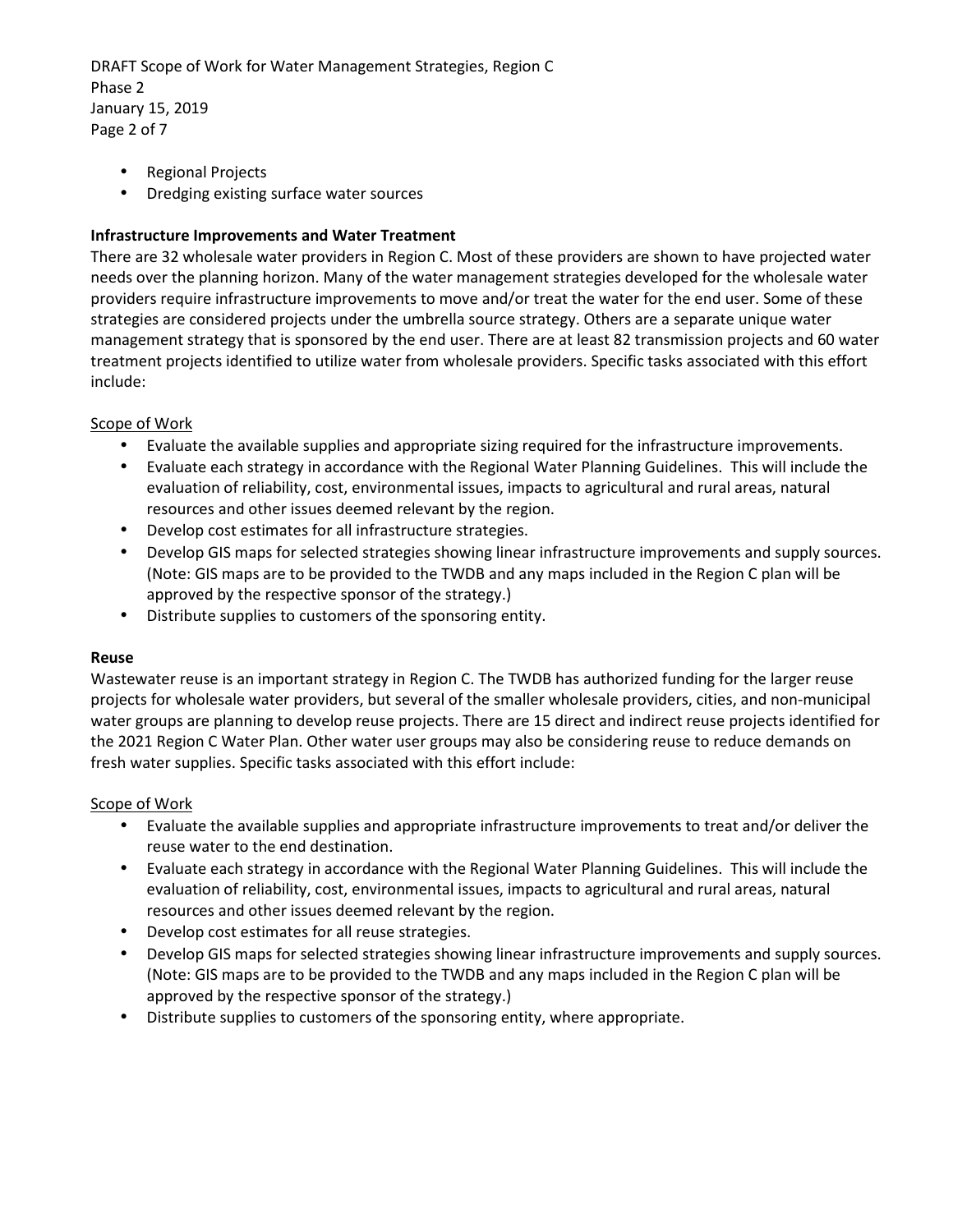DRAFT Scope of Work for Water Management Strategies, Region C Phase 2 January 15, 2019 Page 3 of 7

## **New Groundwater Development**

New groundwater development has been and will continue to be a water supply strategy for rural communities in Region C. New groundwater is also a considered strategy for non-municipal water users. There are at least 21 groundwater strategies that will need to be re-evaluated in light of the projected need and available groundwater supplies. Specific tasks associated with this effort include:

## Scope of Work

- Evaluate the available supplies and appropriate sizing required for the infrastructure improvements for new groundwater development. Available supply will consider MAGs, other demands on the aquifer, desalination/treatment needs (if any), and needs of the entity. As appropriate, consider potential phasing of new groundwater projects to economically meet projected needs.
- Consider potential regionalization, as appropriate.
- Coordinate with other regions for strategies that propose to use water from outside of Region C.
- Evaluate the water quality of the potential source(s) for the end use purpose.
- Evaluate each strategy in accordance with the Regional Water Planning Guidelines. This will include the evaluation of reliability, cost, environmental issues, impacts to agricultural and rural areas, natural resources and other issues deemed relevant by the region.
- Develop cost estimates for all new and/or expanded groundwater strategies.
- Develop GIS maps for all strategies showing linear infrastructure improvements and supply sources. (Note: GIS maps are to be provided to the TWDB and any maps included in the Region C plan will be approved by the respective sponsor of the strategy.)
- Distribute supplies to customers of the sponsoring entity, if appropriate.

## **Voluntary Redistribution**

The Voluntary Redistribution strategy is a general strategy that includes sales of water from one entity to another, new or extended contracts, or other types of transfers of water. This strategy does not apply to entities having sufficient existing contracts with sellers that are developing additional water supplies to meet the contractual demands. In Region C most of the voluntary redistribution strategies involve new sales or increased sales of water from a provider and may include new infrastructure as needed to transport the water. New strategies will be considered for entities with needs. Also, we will consider change of use type strategies, such as using surface water permitted for steam electric use for municipal, industrial and/or mining use. There are at least 22 entities that will need additional supply through increased contracts or new contracts. Specific tasks associated with this effort include:

## Scope of Work

- Coordinate with entities with expiring contracts to confirm whether the contracts will be extended and at what level of supply.
- Evaluate whether an entity has supply available for redistribution. Confirm with the water provider that it is willing to provide water to the respective WUG(s). Confirm with the receiving WUG(s), as appropriate, that it is willing to purchase water.
- Develop or update the appropriate sizing required for the infrastructure improvements for transfers of water. As appropriate, consider potential phasing of new re-distribution projects to economically meet projected needs.
- Consider potential regionalization, as appropriate.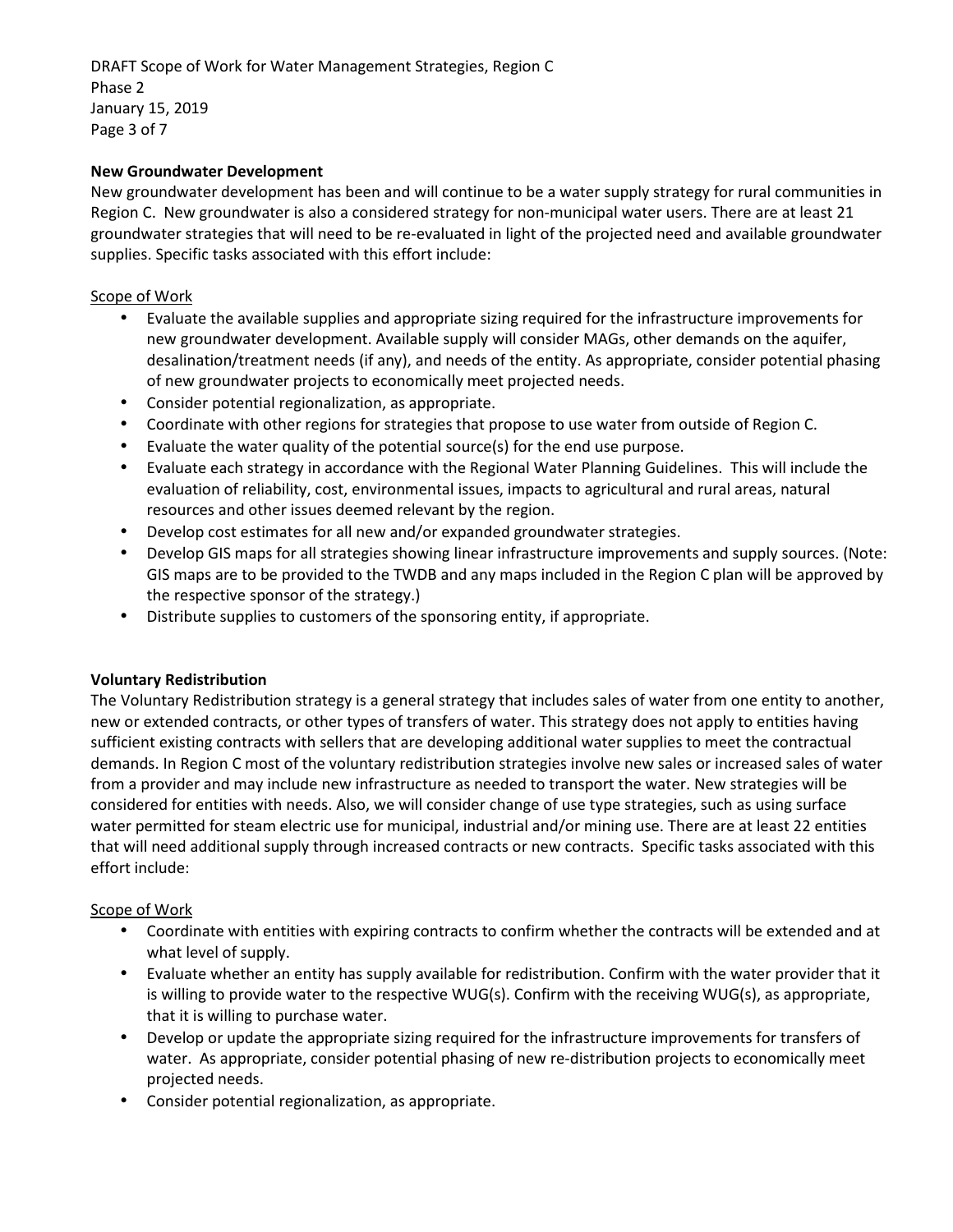DRAFT Scope of Work for Water Management Strategies, Region C Phase 2 January 15, 2019 Page 4 of 7

- Evaluate the water quality of the potential source(s) for the end use purpose.
- Evaluate each strategy in accordance with the Regional Water Planning Guidelines. This will include the evaluation of reliability, cost, environmental issues, impacts to agricultural and rural areas, natural resources and other issues deemed relevant by the region.
- Develop cost estimates for all new and/or expanded voluntary re-distribution strategies.
- Develop GIS maps for all strategies showing linear infrastructure improvements and supply sources. (Note: GIS maps are to be provided to the TWDB and any maps included in the Region F plan will be approved by the respective sponsor of the strategy.)
- Distribute supplies to customers of the sponsoring entity.

#### **New Surface Water**

Most of the new surface water strategies were included in the first phase of Task 5A funding. However, it did not include the Red River Basin Off-Channel Reservoir (OCR), which is considered for Dallas Water Utilities. Evaluation of this strategy, along with potential modification to other surface water strategies, is included with this funding request. Updates to the OCR strategy are expected to be limited and will include confirmation of supplies and updates to costs.

## **Aquifer Storage and Recovery**

The TWDB requires aquifer storage and recovery (ASR) to be considered for all needs. To address this requirement, Region C will develop a generic regional ASR project for the major water providers. The generic strategy will be evaluated in accordance with the Regional Water Planning Guidelines. This will include the evaluation of reliability, cost, environmental issues, impacts to agricultural and rural areas, natural resources and other issues deemed relevant by the region. Region C will also address the reasons ASR is not selected for water user groups as appropriate.

## **Regional Water Projects**

Several regional projects were identified and evaluated in previous special studies for Region C. These projects, referenced as County Water Supply Project, will be retained and refined for the 2021 Water Plan. There are four regional county projects: Ellis County, Fannin County, Grayson County, and Tarrant County. Each of these projects will be updated and evaluated in accordance with the Regional Water Planning Guidelines.

## **Dredging Existing Lakes**

Dredging existing lakes has been a public suggestion during past planning cycles as a means to meet water needs in Region C. Dredging is a strategy for Lake Waxahachie. This task will reevaluate the Lake Waxahachie dredging project and develop a generic regional lake dredging strategy for the major water providers in Region C. The generic strategy will be evaluated in accordance with the Regional Water Planning Guidelines. This will include the evaluation of reliability, cost, environmental issues, impacts to agricultural and rural areas, natural resources and other issues deemed relevant by the region.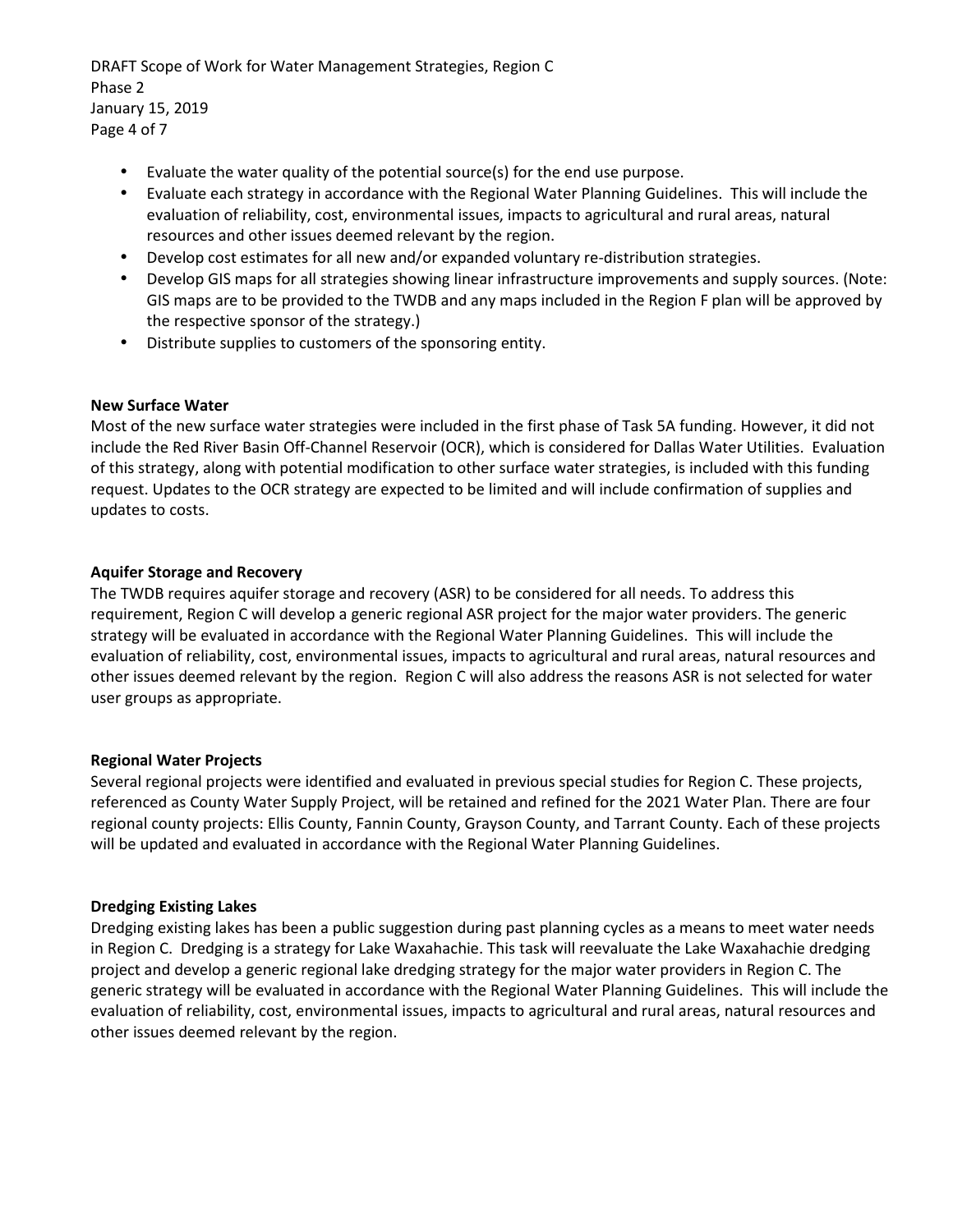DRAFT Scope of Work for Water Management Strategies, Region C Phase 2 January 15, 2019 Page 5 of 7

## **Other Projects:**

There are other projects that may be identified during the planning process. These projects will be developed and evaluated for the 2021 Region C Water Plan as more information becomes available.

## **Data Base Entry**

As required by the TWDB rules, all water management strategies and projects that are recommended must be entered into the TWDB database for the 2021 State Water Plan. Also, specific reports must be included in the 2021 Region C Water Plan. For Phase 2, this task applies only to the strategies developed under this scope of work. Specific tasks associated with the database entry include:

#### Scope of Work

- Define each water management strategy (WMS) in accordance with the specific requirements of the database.
- Assign WUGs and WWPs to a specific WMSs. Enter the amount of supply received for each decade. Enter other data required for the WMS source, user and seller, as appropriate.
- Relate WMSs to projects with an associated capital cost and WUG/WWP as appropriate.
- Enter capital costs and annual costs for each WUG/WWP as appropriate.
- Coordinate with shared regions as appropriate.
- Perform appropriate QC checks on data entry.
- Coordinate with TWDB database staff.
- Prepare all necessary reporting for the 2021 Region C Water Plan.

## **Report Preparation and Coordination**

Chapter 5 of the 2021 Region C Water Plan is one of the most important chapters in the plan. This chapter is the compilation of the future direction for water supply in the region. The 2016 Region C Water Plan has six subchapters dedicated to this section of the report along with several appendices that document the data evaluation. The basics of the strategy development and technical evaluations are included in the scopes of work for the specific strategy types. This task is for the effort to compile all the information into Chapter 5 of the 2021 Region C report. It also includes coordination with the RWPG on the draft chapter and the incorporation of comments for the final chapters in the Initially Prepared Plan and Final Plan.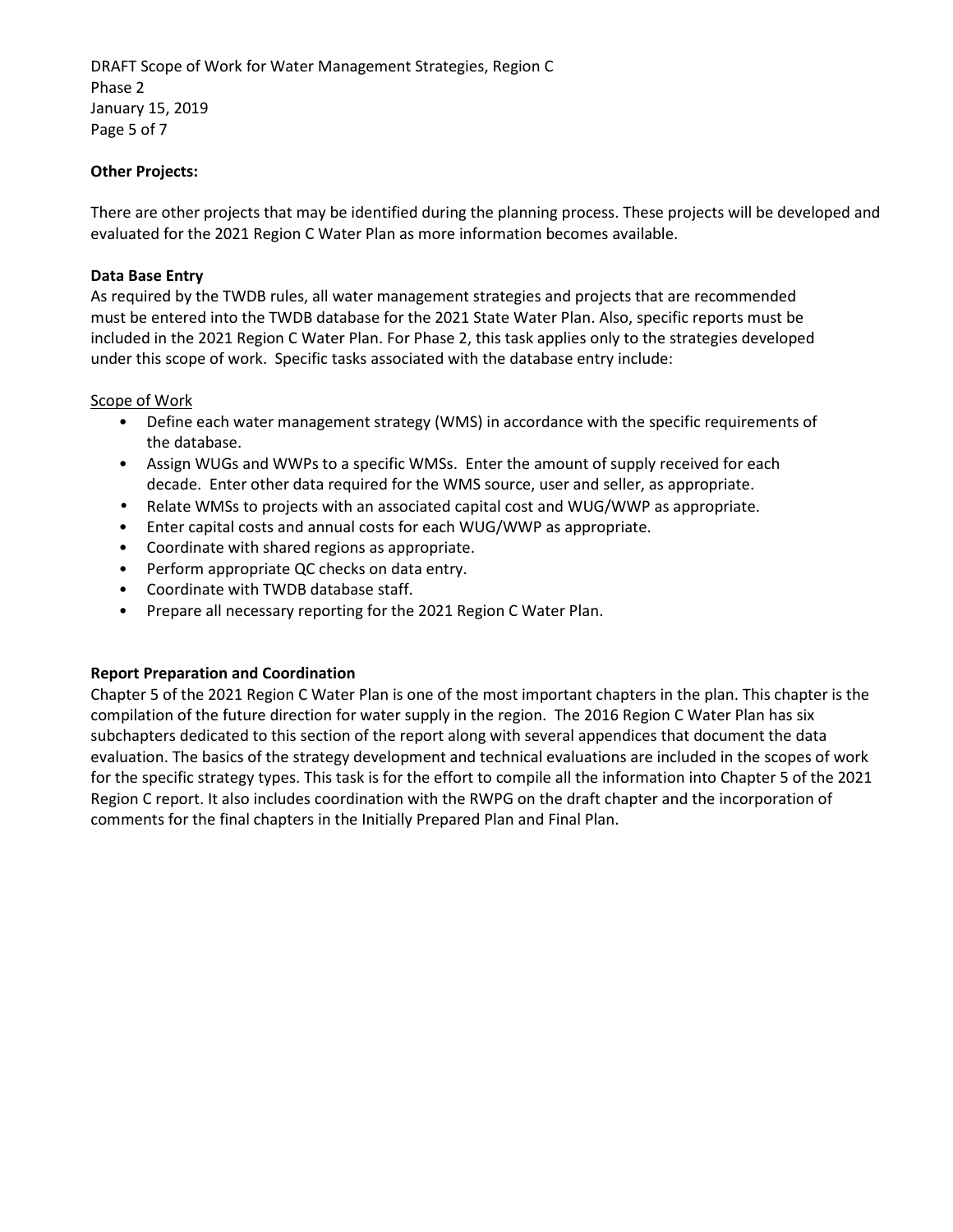DRAFT Scope of Work for Water Management Strategies, Region C Phase 2 January 15, 2019 Page 6 of 7

## **Fee Summary**

The total budget for developing the water management strategies for the 2021 Region C Water Plan (Task 5A) is \$1,095,005. The Phase 1 Scope of Work effort was authorized for \$412,500. Phase 2 effort represents the remaining budget of \$682,505. Below is a breakdown of the fee by major strategy category.

| <b>TASK 5A</b>                             | <b>BUDGET</b> |  |  |  |  |
|--------------------------------------------|---------------|--|--|--|--|
| Infrastructure Improvements                | \$83,000      |  |  |  |  |
| Reuse                                      | \$65,500      |  |  |  |  |
| New Groundwater                            | \$50,000      |  |  |  |  |
| <b>Voluntary Redistribution</b>            | \$25,500      |  |  |  |  |
| New Surface Water                          | \$25,500      |  |  |  |  |
| Aquifer Storage and Recovery               | \$43,000      |  |  |  |  |
| <b>Regional Projects</b>                   | \$70,000      |  |  |  |  |
| <b>Dredging Existing Lakes</b>             | \$41,500      |  |  |  |  |
| <b>Other Projects</b>                      | \$55,500      |  |  |  |  |
| Database Entry                             | \$61,500      |  |  |  |  |
| <b>Report Preparation and Coordination</b> | \$161,505     |  |  |  |  |
| ΤΟΤΑL                                      | \$682,505     |  |  |  |  |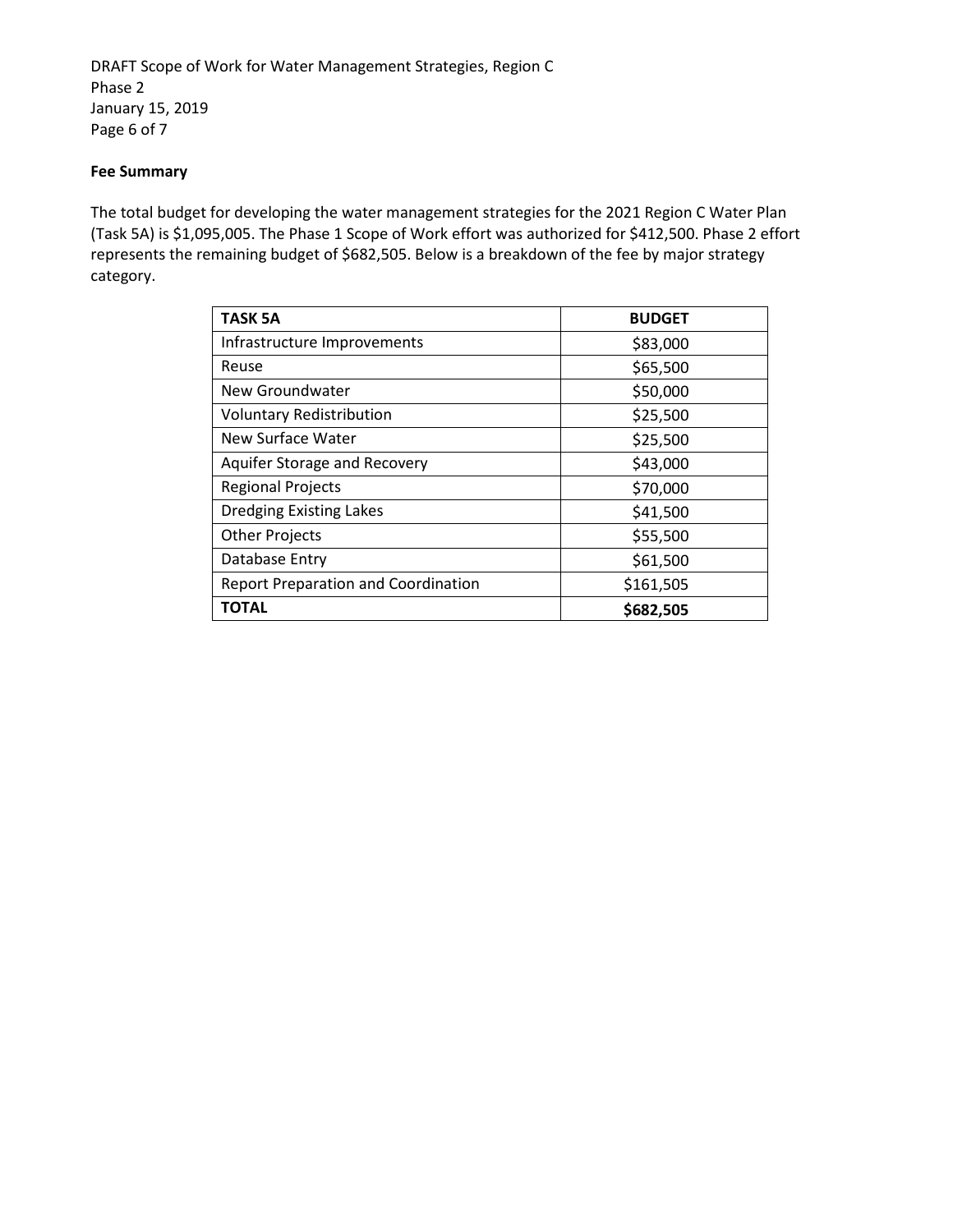# **TWDB SCOPE AND FEE SPREADSHEET**